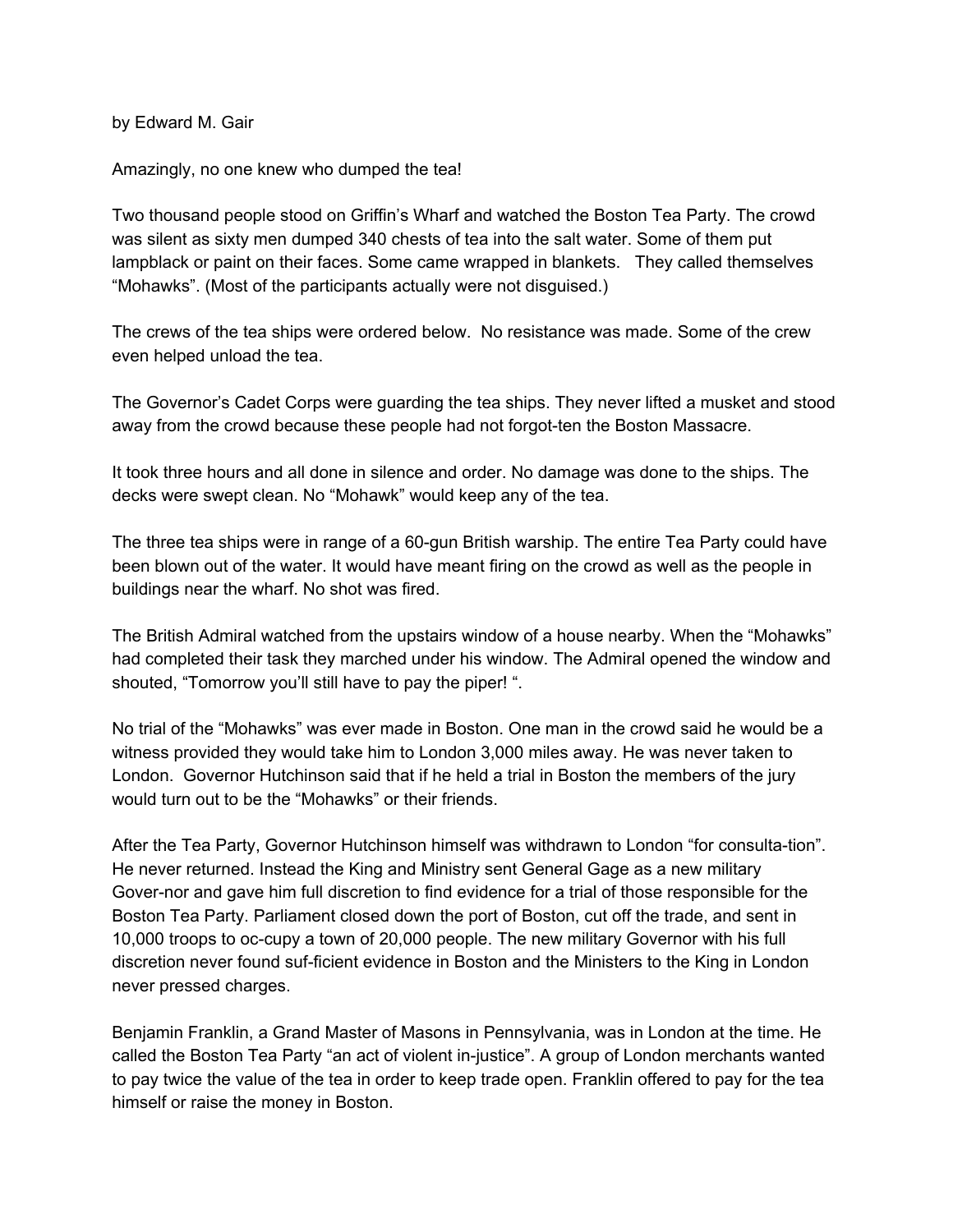"Though the mischief was the act of persons unknown, yet as probably they cannot be found, or brought to answer for it, there seems to be some reasonable claim on the society at large in which it happened."

Once Parliament closed down the port of Boston no one ever paid for the tea. Parliament took the tax off tea, but the East India Tea Company was never able to sell tea in America. The Tea Act that had given them a monopoly could not protect them.

Many years later, Sir Winston Churchill—Prime Minister, Historian and Freemason—commented on the Tea Act of Parliament that had given the East India Company a monopoly on tea. Brother Churchill called it "a fatal blunder".

The Tea Act put a small tax on the East India Tea. It was actually cheap tea that had been stored in warehouses in England. However, the East India Tea Company was bankrupt, so Parliament gave them a monopoly. Tea was to be sold by the Consignees (tea agents) of the one company. This gave the Con-signees a tea monopoly in their area. Keeping the small tax on tea would just prove that Parliament still had the power to tax. But . . . it didn't work!

In New York, Philadelphia and Charleston, the Consignees for the tea resigned their Commissions at the request of the Sons of Liberty. With no Con-signees to pay the tax and sign for the tea, the East India Company tea ships had to turn around and sail back to England with their cheap tea.

But Boston was different! The Consignees would not resign. Two sons of the Governor and a son-in-law were Consignees. When the Governor's family is in the tea business the ships cannot leave the harbor.

The Tea Act stated that tea "remaining twenty days unloaded" was subject to seizure by the Customs House and sold for nonpayment of duties. Once the tea was in the Governor's hands, he could dispose of it secretly to local merchants. When Governor Hutchinson again refused to let the tea ships go on the night before December 17th, (the 16th was the end of the 20 day limit for unloading), the "Mohawks" seated in the balcony at the Old South Meeting Hall took matters into their own hands.

There never would have been a Tea Party if the ships could have left before December 17th. Several of the Brothers of the St. Andrews Lodge did their part in trying to turn the tea ships around.

Brother William Molineux acted as spokesman for the Sons of Liberty. He and Brother Joseph Warren led a crowd of 300 from the Liberty Tree to the Customs House to confront the Consignees. Would these tea agents resign and send the tea ships back to England? The Governor's sons refused and moved to Fort William under military protection. Just three years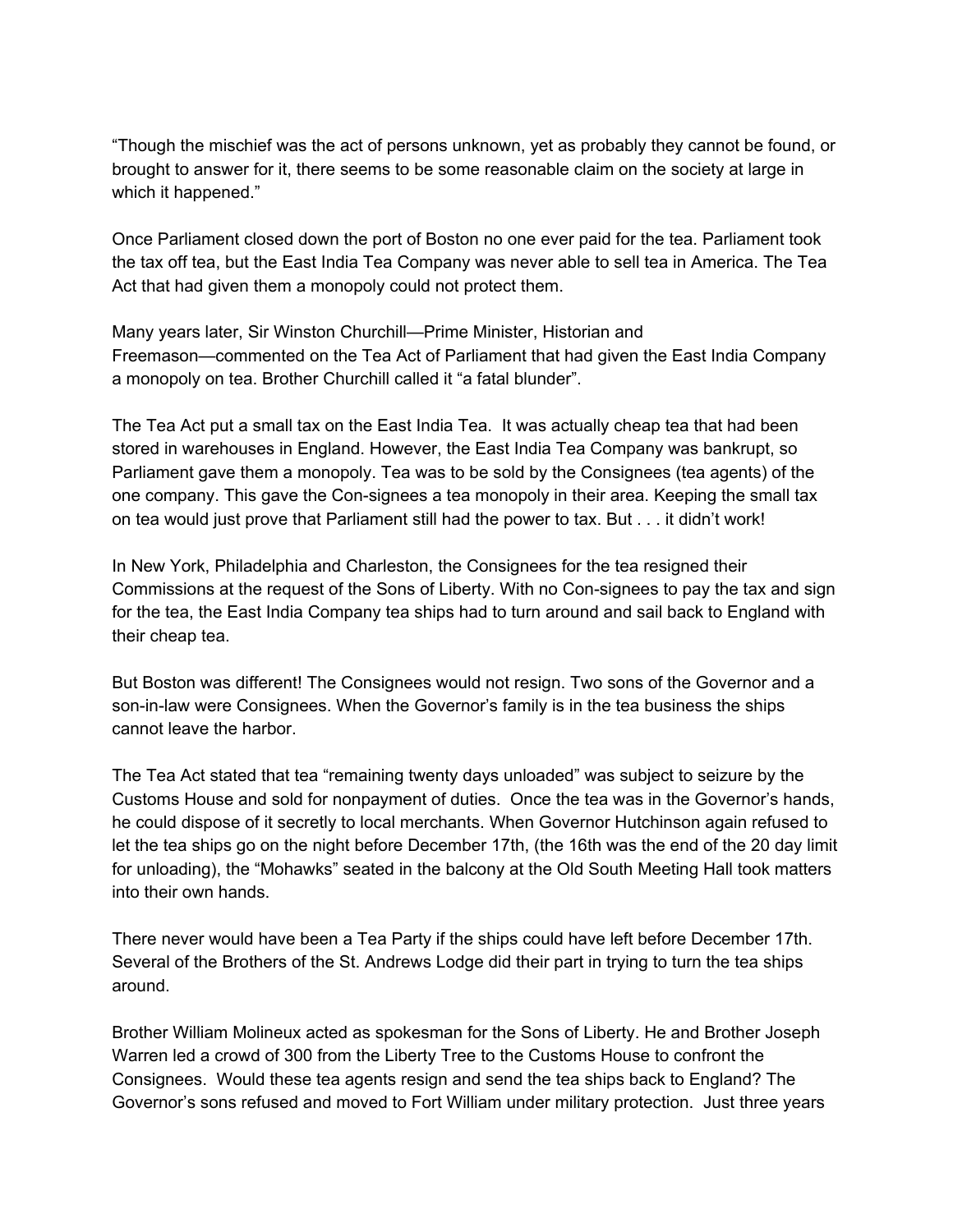before Brother Molineux and Brother James Otis (St. John's Lodge) had led a crowd of a thousand patriots to confront the Gover-nor's sons who were importing tea and hiding it in a warehouse against the nonimportation agree-ments. In that tea business, the Hutchinsons sur-rendered the tea and the money for the tea they had already sold. Brother James Otis was the Mason who gave us the saying "Taxation without represen-tation is Tyranny!".

Brother John Hancock was the Colonel for the Governor's Cadet Corps who guarded the tea ships. The night before the Tea Party he was aboard the tea ships inspecting his troops. Both he and Brother Joseph Warren had served as Orators at the Com-memoration of those who had died at the Boston Massacre.

Brother John Hancock was the richest merchant in New England. He served as Moderator for a mass Town Meeting of 5,000 who voted to turn the tea ships around. He was a member of the Committee of Selectmen, who were the leading tradesmen of Boston, who met with the Governor and the tea Consignees to try to convince them to let the ships go.

Brother John Rowe was the owner of one of the tea ships, the Eleanor. He was also a Selectman anc promised to use his influence with the Governor tc return the tea ships and the tea to England. Brothel Rowe was the Grand Master of the St. John's Grand Lodge of Massachusetts (Moderns). In his diary he called the dumping of the tea "a disastrous affair".

On the day before the Tea Party, Brother Joseph Warren met with Brother John Rowe in a concern for his "ship and cargo". Brother Warren was tht Grand Master of the Grand Lodge (Ancients) Brother Warren also went to the Customs House with the owner of the tea ship, Dartmouth. All exits to the harbor were blocked. By law the Customs Officials cannot release the ship unless the Con signees unloaded the tea and paid the tax. The next day the Customs Officials were to seize the tea according to law.

In the final appeal to the Governor by the Select-men, Covernor Hutchinson offered to give the tea ship Dartmouth military escort to Castle Island and Fort William where his sons, as Consignees, would unload the tea and pay the tax. The owner of the Dartmouth did not want to move his ship with the help of a 60-gun warship.

During the 19 days prior to the Tea Party, Brother Paul Revere served with the North End Caucus Guard, who prevented the Consignees from unload-ing the tea, wanting it instead returned to England. The Consignees blamed the guard for not unloading; the tea and the guard blamed the Consignees for not returning the tea to England.

After the Tea Party, Brother Paul Revere mounted

his horse and carried the news to New York. Whe

a tea ship arrived there, the Consignees resigned an